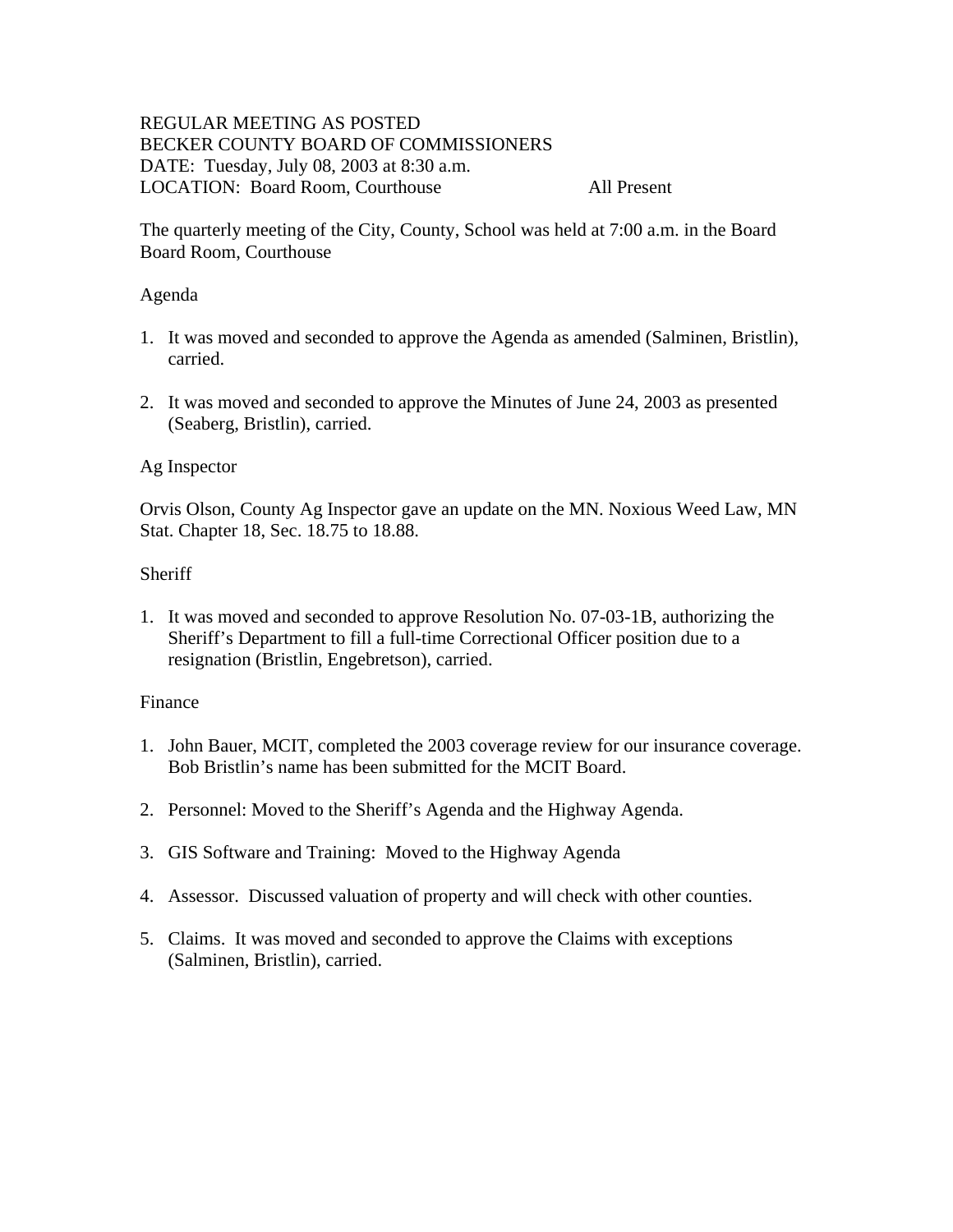# Auditor

- 1. It was moved and seconded to approve attendance of the following people at the MCCC Meeting July 30, 2003 from 9:30 a.m. to 2:00 p.m., St. Cloud, MN: Keith Brekken, County Auditor; Brian C. Berg, County Administrator; Steve Skoog, County Assessor; and Doug Conway, IT Department (Engebretson, Salminen), carried.
- 2. There were no licenses or permits.
- 3. It was moved and seconded to approve the Board of Equalization Minutes of June 17 and 24, 2003 (Salminen, Bristlin), carried.

## Probation

It was moved and seconded to approve the amendment to the Juvenile Restitution Grant to add more funds to the grant in the amount of \$1,231.46. Due to time constraints, the documents needed to be signed June 30, 2003, so this approval will be retro back to the date of signing. The amount of \$615.73 was granted and the County match in the amount of \$615.73 was approved (Bristlin, Salminen), carried.

## Highway

- 1. It was moved and seconded to approve the agenda as amended (Bristlin, Seaberg), carried.
- 2. It was moved and seconded to pass Resolution No. 07-03-1A, to fill the full-time Highway Accounting Technician position due to a resignation (Bristlin, Salminen), carried.
- 3. A construction update was given on Becker County Highways.
- 4. It was moved and seconded to approve a change in Resolution No. DOH 06-03-2C, making the date of effect June 1, 2003, instead of July 1, 2003 (Engebretson, Salminen), carried. Bristlin voting nay.
- 5. It was moved and seconded to approve the purchase of GIS Software and Training for Lisa Tufts Frederick, Planning & Zoning Office, at the cost of \$5,700 (Engebretson, Bristlin), carried.
- 6. After discussion, it was recommended that Brad Wentz contact the Pelican River Watershed concerning the pickup of material from the lakeshore harvester, and to send a letter to the person requesting removal of a fence around a holding pond stating further requirements. Approved by Consensus.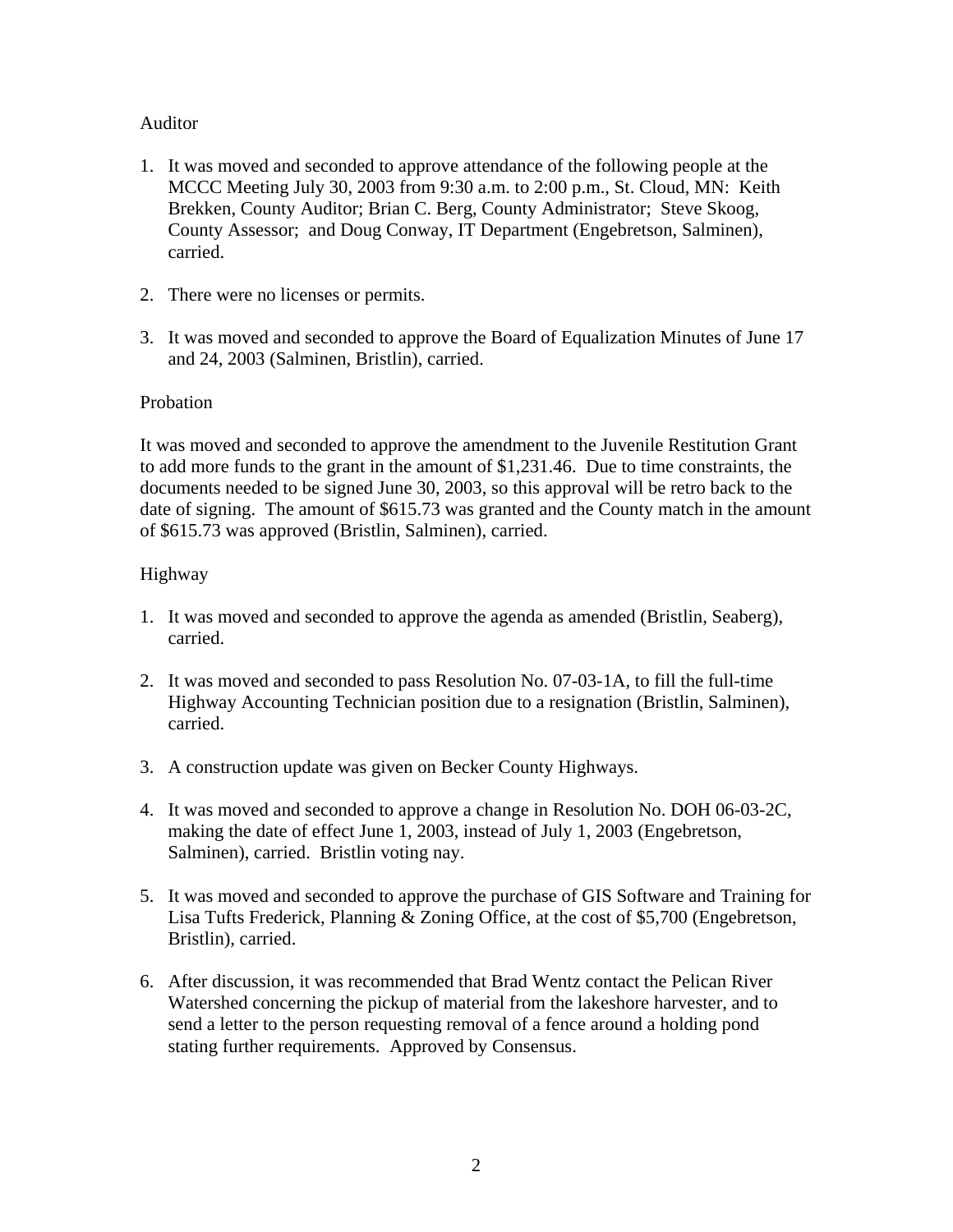#### Assessor

- 1. It was moved and seconded to deny the Abatement request for Parcel # 03.8552.000 (Engebretson, Salminen), carried.
- 2. It was moved and seconded to approve the following Abatements (Seaberg, Salminen), carried.

2003 Tax Payable

| Parcel #         | Twn/City          | Amount   | Reason     |
|------------------|-------------------|----------|------------|
| 05.0525.000      | <b>Burlington</b> | \$570    | Homestead  |
| 20.0275.000      | Maple Grove       | 6        | Correction |
| 20.0538.000      | Maple Grove       | 50       | Abatement  |
| 28.0124.000      | <b>Shell Lake</b> | $\theta$ | Correction |
| 29.0207.000      | Silver Leaf       | 470      | Homestead  |
| 29.0203.000      | Silver Leaf       | 46       | Homestead  |
| 32.8368.000      | <b>Sugar Bush</b> | 104      | Correction |
| 2002 Tax Payable |                   |          |            |
| 20.075.000       | Maple Grove       | 5        | Correction |
| 2001 Tax Payable |                   |          |            |
| 20.0275.000      | Maple Grove       | 0        | Correction |

3. It was moved and seconded to study our current Abatement Policy and will address on the Agenda of the August 12, Board Meeting (Salminen, Seaberg), carried.

Human Services

- 1. It was moved and seconded to approve to begin the Emergency Assistance Program on October 1, 2003 (Bristlin, Salminen), carried.
- 2. It was moved and seconded to approve the Transit Claims and the Human Services Claims (Salminen, Bristlin), carried.
- 3. It was moved and seconded to approve moving ahead with the Family Group Decision Making Project. Becker County will be the fiscal agent (Salminen, Bristlin), carried.
- 4. There was a report on the Child Welfare and Protection Review in Becker County.
- 5. It was moved and seconded to accept the Family Services, Adult Services, and Probation Placement Reports (Bristlin, Salminen), carried.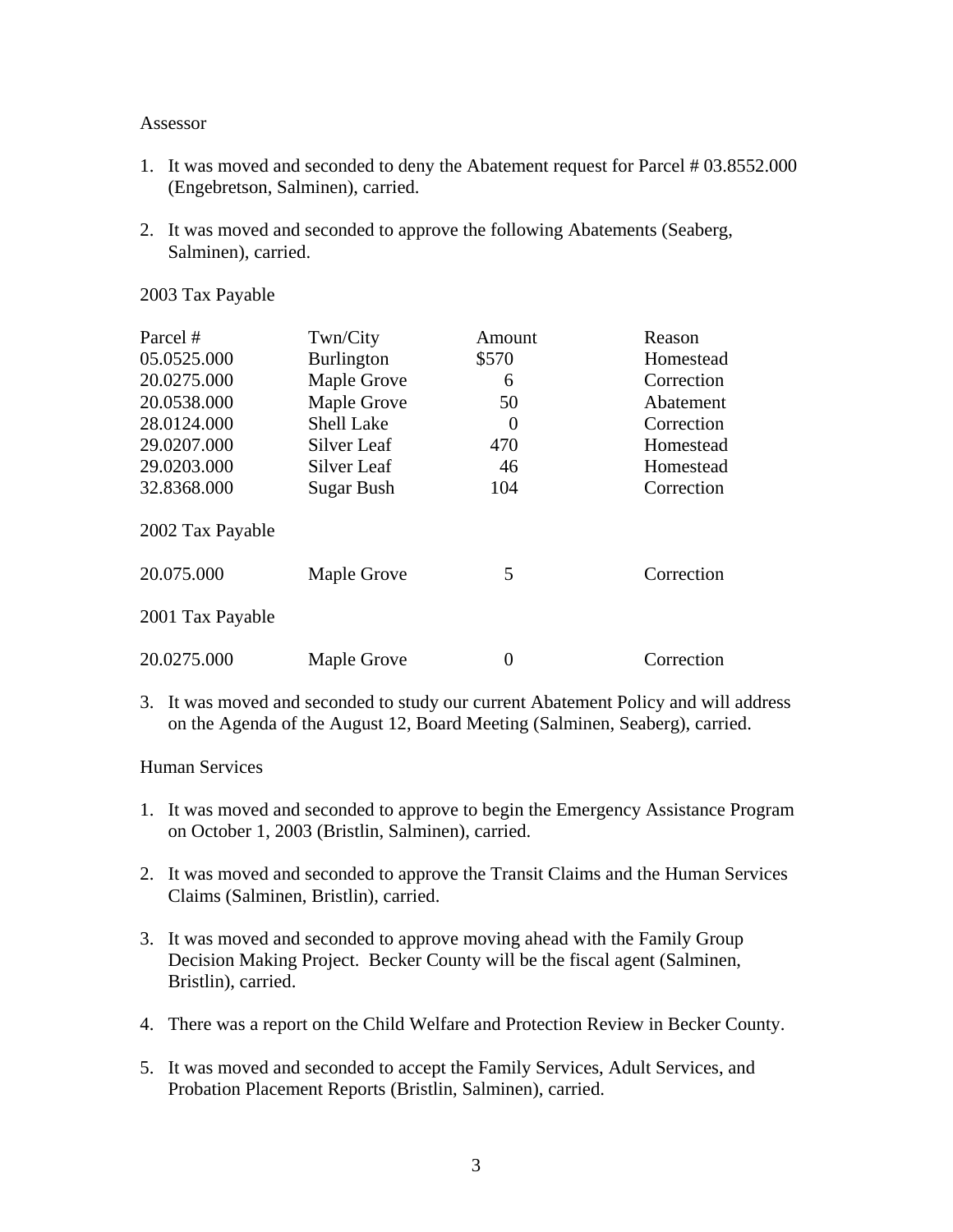## NRM

1. It was moved and seconded to award the bid for Site Preparation of (6) sites for spring tree planting to Future Forests Inc., low bidder (Salminen, Bristlin), carried.

## **Commissioners**

- 1. Reports & Correspondence
- 2. Appointments:

a. It was moved and seconded to appoint Monique Anderson to the Extension

Committee (Salminen, Bristlin), carried.

b. It was moved and seconded to appoint Bob Bristlin and Harry Salminen to serve

on the Economic Development Commission for the White Earth Reservation (Bristlin, Seaberg), carried.

c. It was moved and seconded to appoint Harry Salminen and Roger Winter to serve

on the Assessor's Committee (Bristlin, Engebretson), carried.

d. It was moved and seconded to appoint the following members to the Assessment

Task Force. Dan Berg, Cleone Stewart/Dave Hochhalter, Pete McEwen, Harry Salminen, Bill/Bea Purdy, Steve Skoog, with one more spot to be filled by a business community member (Bristlin, Salminen), carried.

- 3. It was moved and seconded to cast Becker County's (2) votes for Blue Earth County Commissioner Colleen Landkamer who is running for NACo 2nd Vice President in Milwaukee (Bristlin, Salminen), carried.
- 4. It was moved and seconded to authorize any Commissioner's attendance at the following meetings:
	- a. West Central Transportation Meeting on July 18, from 10:00 a.m. to 2:00 p.m. in Fergus Falls, MN (Salminen, Bristlin), carried.
	- b. Leadership Conference August 13-15, 2003, Redwood Falls MN (Engebretson, Bristlin), carried.

City of Lake Park Request

The letter of request to abandon an unused crossing on 2nd Street in the City of Lake Park was discussed by the Board. By Consensus, a letter was requested to be sent to the Mayor of the City of Lake Park to have them contact Burlington Northern Railroad for consent of removal of the spur. Brad Wentz, Highway Engineer, would be available to help coordinate the repair of the roadway.